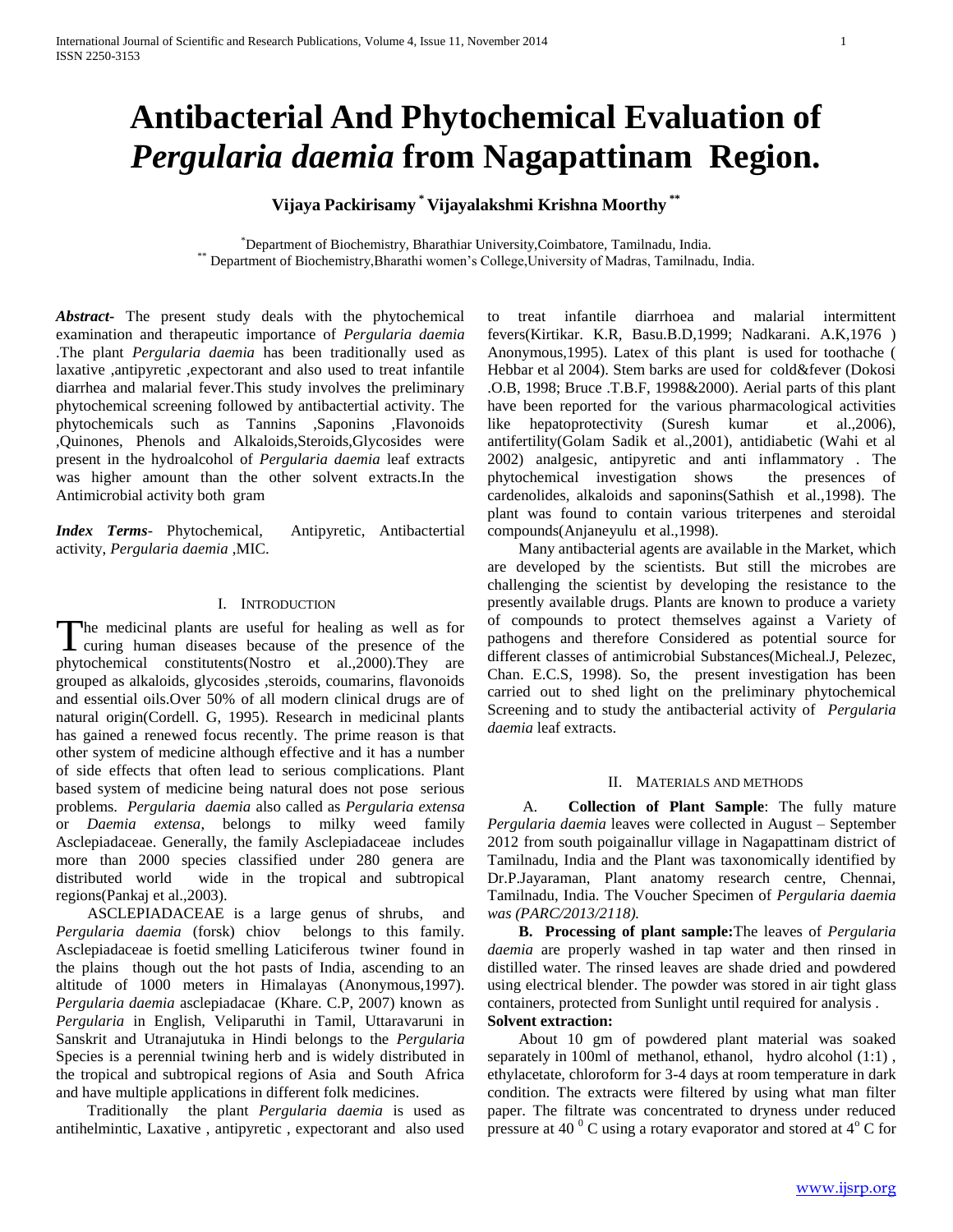further use. Each extracts was resuspended in the respective solvent and used for the qualitative and quantitative analysis of phytochemicals. For the antimicrobial testing the extracts were reconstituted to a specific concentration in dimethyl sulphoxide (DMSO).

#### **Aqueous extraction:**

 10 gm of dried powdered plant leaves was soaked in 100ml of distilled water for 3-4 days at room temperature in dark condition. Then the water extract was filtered through filtered through filter paper and the filtrate was used for the phytochemical analysis.

## **C. Phytochemical Analysis:**

 The tests were done to find the presence of the active chemical Constituents such as alkaloids, glycosides, terpenoids, steroids, flavonoids, tannins by the following Procedures.

 **Alkaloids:** Alkaloids are basic nitrogenous compounds with definite physiological and pharmacological activity. Alkaloid solution produce white yellowish precipitate when a few drops of Mayer's reagents are added (Siddiqui et al.,1997). Most alkaloids are precipitated from neutral or slightly acidic solution by Mayer's reagent(Evans, W.C, Trease,2002). The alcoholic extract was evaporated to dryness and the residue was heated on a boiling water bath with 2% hydrochloric acid. After cooling, the mixture was filtered and treated with a few drops of mayer's reagents. The sample were then observed for the presence of turbidity or yellow precipitation.

 **Steroids:** 1ml of the plant extract was dissolved in 10 ml of chloroform and equal volume of concentrated sulphuric acid was added by sides of the test tube. The upper layer turns red and sulphuric acid layer showed yellow with green fluorescence. This indicated the presence of steroids( Gibbs ,1974).

 **Terpenoids:** To 2ml of the plant extract was added to 2ml of acetic anhydride and concentrated  $H_2SO_4$ . The formation of blue green ring indicate the presence of terpenoids(Ayoola et al., 2008).

 **Tannins:** 2ml of extract was added to few drops of 1% lead acetate , and the yellowish precipitate indicated the presence of tannins(Treare, G.E, and Evans W.C ,1985).

 **Saponins:** 5ml of Extract was mixed with 20ml of distilled water and then agitated in a graduated cyclinder for 15 minutes. Formation of foam indicates the presence of Saponins( Kumar et al.,2009).

 **Anthocyanins**: 2ml of extract is added to 2ml of 2 N Hcl and ammonia. The appearance of pink-red which turns to blueviolet indicates the presence of anthocyanins ( Paris. R and Moyse. H 1969).

 **Coumarins:** 3ml of 10% NaOH was added to 2ml of extract and the formation of yellow colour indicates the presence of coumarins(Rizk. A.M,1982).

 **Flavonoids :** 1 gm of the powdered sample was boiled with 10 ml of distilled water for 5 minutes and filtered while hot and few drops of 20% sodium hydroxide solution was added to 1ml of the cooled filtrate .A change to yellow colour which on addition of acid changed to colourless solution depicted the presence of flavonoids (Sofawora. A,1993; SomoLenski. S.J,1974; Harbone. J.B,1973).

 **Cardiac glycosides :** 5 ml of extract was treated with 2ml of glacial acetic acid containing one drop of ferric chloride Solution. Then 1ml of concentrated sulphuric acid was added . A

brown ring at the interface indicated the deoxy sugar characteristics of cardenolides. A Violet ring may appear below the ring while in the acetic acid layer, a green ring may be formed (Sofawora. A,1993; SomoLenski. S.J,1974; Harbone. J.B,1973).

 **Glycosides:** Glycosides are compounds which upon hydrolysis give rise to one or more sugars(glycones) and a compound which is not a sugar (aglycone or genine).To 1 ml of the extract in glacial acetic acid, few drops of ferric chloride and concentrated sulphuric acid was added and observed for a reddish brown colour at the junction of 2 layers and the bluish green colour in the upper layer) (Siddiqui, A.A et al.1997).

 **Phenols & Tannins :**Crude extract was mixed with 2ml of  $2\%$  Fecl<sub>3</sub> solution. A blue green or black colour indicated the presence of phenols & tannins(26 Sofawora, 1993; Trease. G.E,1989; Harborne. J.B,1974).

 **Quinones :**Dilute sodium hydroxide was added to the 1ml of crude extract and the blue green or red coloration indicates the presence of quinones.( Sofawora, 1993; A, Harbone. J.B,1973; Trease G.E,1989).

 **Betacyanin :**About 2ml of extract was added with 1ml of 2N NaOH and heated for 5min. The Formation of bluish green colour indicates the presence of antho cyanin and Formation of yellow colour indicates the presence of beta cyanins(Yadav et al.2011).

#### **D. Bacterial Cultures:**

 Gram Positive bacterial cultures like *Staphylococcus aureus*, *Bacillussubtilis*, *Staphylococuspyogenes* and gram negative Organisms like *Klebsiella pneumoniae*, *Aeromonas hydrophila*, *Escherichia coli, Pseudomonas aeruginosa*, *Vibrio Harveyi* are used as test organisms. All the test strains were maintained on nutrient agar and were sub cultured once in every two weeks.

#### **Antibacterial assay:**

 Antibacterial activity of the plant extract was determined using a Kirby- Bauer disk diffusion method( Bauer et al.,1966). Briefly, 100 µl of the test bacteria were grown in 10ml of fresh media until they reached a count of approximately  $10^8$  cells of bacteria . And then 100µl of microbial suspension was spread on to the Muller Hinton Agar(MHA) Plates and sterile wells were made with the help of sterile cork borer.The hydro alcohol extract of *Pergularia daemia* (250, 500, 750 µg/ml) were added to the wells in aseptic conditions. The above Plates were incubated at  $37^0C$  for 24 hours, then the diameters of the inhibition zones were measured.Each antibacterial assay was performed in triplicate & Mean Values were reported. Standard antibiotic, cipiofloxacin (10µg/well) served as positive controls for antimicrobial activity.

#### **E.Minimum inhibitory concentration (MIC):**

 The minimum inhibitory concentration(MIC) of the extracts was determined by broth dilution method. The decreased concentrations of the extract were prepared (3000-250µg/ml).The extracts were weighed and reconstituted appropriately in sterile distilled water.In each tubes containing 8ml of sterile Mueller Hinton broth,1ml of the different concentration of extract,1ml overnight broth culture of the test organisms were introduced. The tubes were rolled between the palms for even mixing and incubated at  $37<sup>0</sup>$  C for 24 h.Turbid tubes after incubation indicates negative and the least extract concentrations where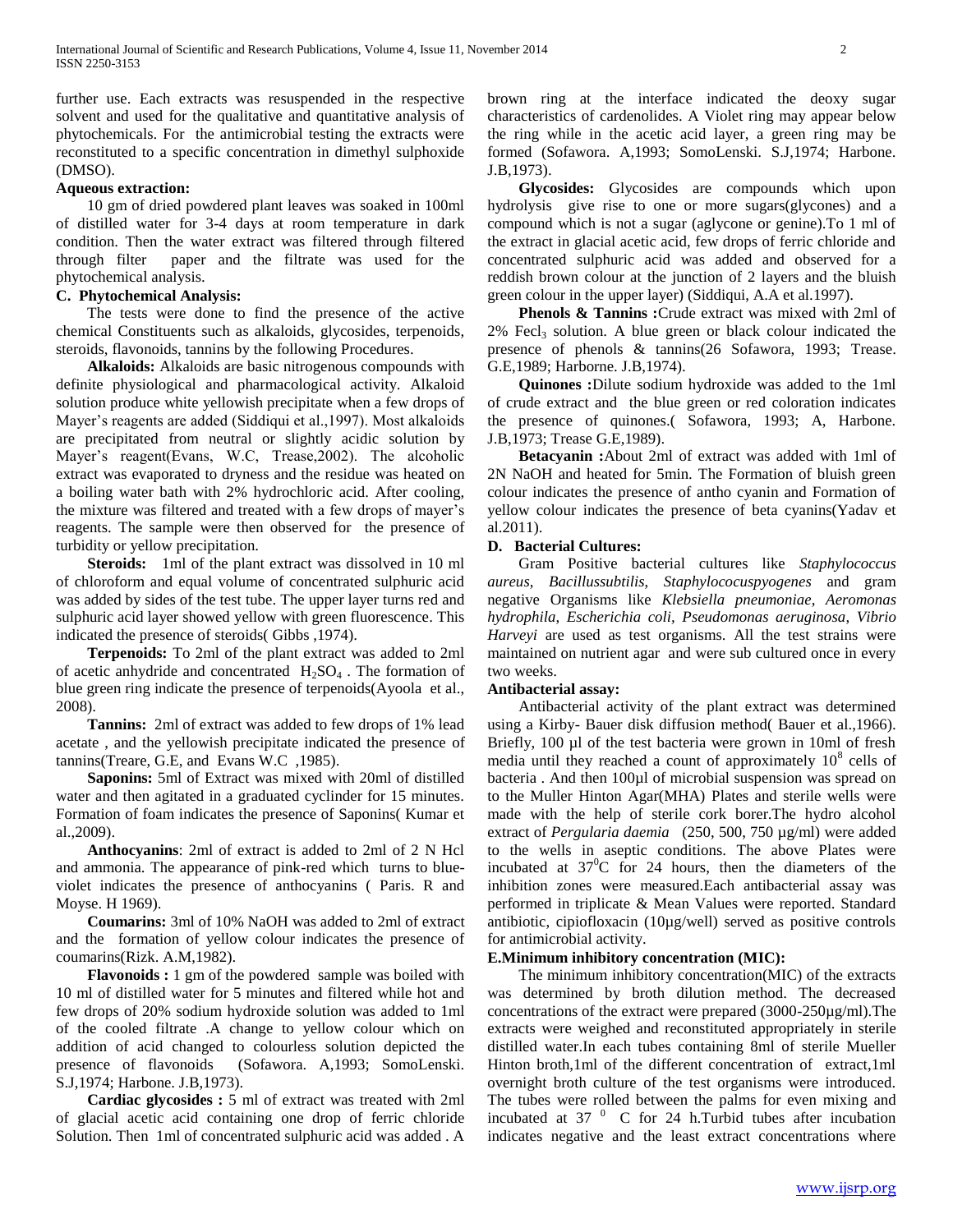clarity in the medium is visible to the naked eyes, determined the MIC of the extracts(Akharaiyi et al.,2011).

#### III. II. RESULTS & DISCUSSION

 The preliminary phytochemical analysis of different solvents extracts of *Pergularia daemia* revealed the presence of alkaloids, flavonoids, tannins, phenolic compounds, Quinones, steroids, terpenoids and saponins as illustrated in table- 1.

 The results of antimicrobial activities of 3 different concentration of (250, 500,750µg/ml) hydro alcohol (1:1) extracts of *Pergularia daemia* showed wide spectrum of activity against test organisms namely *Staphylococcus aureus, Bacillus substilis*, *Staphylococcus pyogenes*(gram positive), *E.coli*, *Pseudomonas aeruginosa* and *Klebsiella pneumoniae*, *Aeromonas hydrophila*, *Vibrio harveyi*(gram negative)(Table-2,3) .

 Table-2 summarised the(gram positive) microbial growth inhibition of hydro alcohol extract of *Pergularia daemia*, The lower concentrations (250,500µg/ml) of hydro alcohol extracts does not shows any inhibitory activity on both of the bacterial strains. The results shows that the hydro alcohol extract with increased concentration (750 µg/ml) has increased inhibitory activity against *Pseudomonas aeruginosa*, *E.coli*, *Vibrio harveyi*, *Aeromanas hydrophila*, *klebsiella Pneumoniae* (ie) 12.5, 12.3, 12, 10.2, 8.2 mm.Similarly table-3 shows that (Gram negative) microbial growth inhibition of hydro alcohol extracts of *Pergularia daemia*. The Maximam zone of inhibition was observed in 750 µg/ml of plant extracts against *Bacillus substilus* and *Staphylococcus aureus*(ie) 10.2, 8.4mm. But the *Staphylococcus pyrogenes* does not show any inhibitory activity against the 3 different concentration of hydro alcohol extract of *Pergularia daemia*. The zone of inhibition produced by ciprofloxacin against gram positive and negative organism was range from 22-26.3 mm.

 The MIC of hydro alcohol extracts of *Pergularia daemia*  was determined by NCCL & two fold serial dilution broth method. Table-4,5,6 shows the extract of *Pergularia daemia*  inhibited the growth of the *Klebsiella pneumonia*, *Aeromonas hydrophila*, *Staphyto coccus aureus*, *Staphylo coccues pyrogenes* at the concentration of 1500 µg/ml. similarly MIC of hydro alcohol extract of *Pergularia deamia* inhibited the growth of the *E.coli, Pseudomonas aeruginosa*, *Vibrioharveyi*, *Bacilles subtilis* was found to be 750  $\mu$ g/ml.

 Anthocyanins,glycosides,coumarins,saponins,steroids and triterpenoids were observed in a majority of species whose presence may attributed to the medicinal properties of plants(Senthilkumar. M, Gurumoorthy et al.,2011 ).The *Pergularia daemia* contains alkaloids ,tannins and flavonoids,cardiac glycoside and terpenes. The antimicrobial activity is probably due to the membrane disruption by terpenes and their activity might be due to their ability to form complex with extra cellular,soluble proteins and bacterial cell wall and disrupt microbial membrane (Deepika thenmozhi et al.,2011).

Several benzoquinones, naphthoquinones and athraquinones have also shown antibacterial and antiviral activities of *Pergularia daemia* (Savarimuthu ignacimuthi et al.2009). Plant based antimicrobials have enormous therapeutic potential as they serve the purpose with lesser side effect that are often associated with synthetic antimicrobials(Iwu.M.W,Duncan.A.R,Okunji. C.O,1999).

 The overall results focuses that plant extracts may be potent bacteriostatic/ bactericidal agents against bacterial strains. The results from this investigation indicates that the medicinal plants extracts offer significant potential for the development of noval antibacterial therapies and the treatments of several disease caused by microorganisms.

#### IV. CONCLUSION

 From the present experiment the hydroalcohol extracts of *Pergularia daemia*has antibacterial activity due to the presence of active constituents. However further research will be needed for identification of the bioactive compounds of the plant which are responsible for the pharmacological action against the disease causing microorganisms.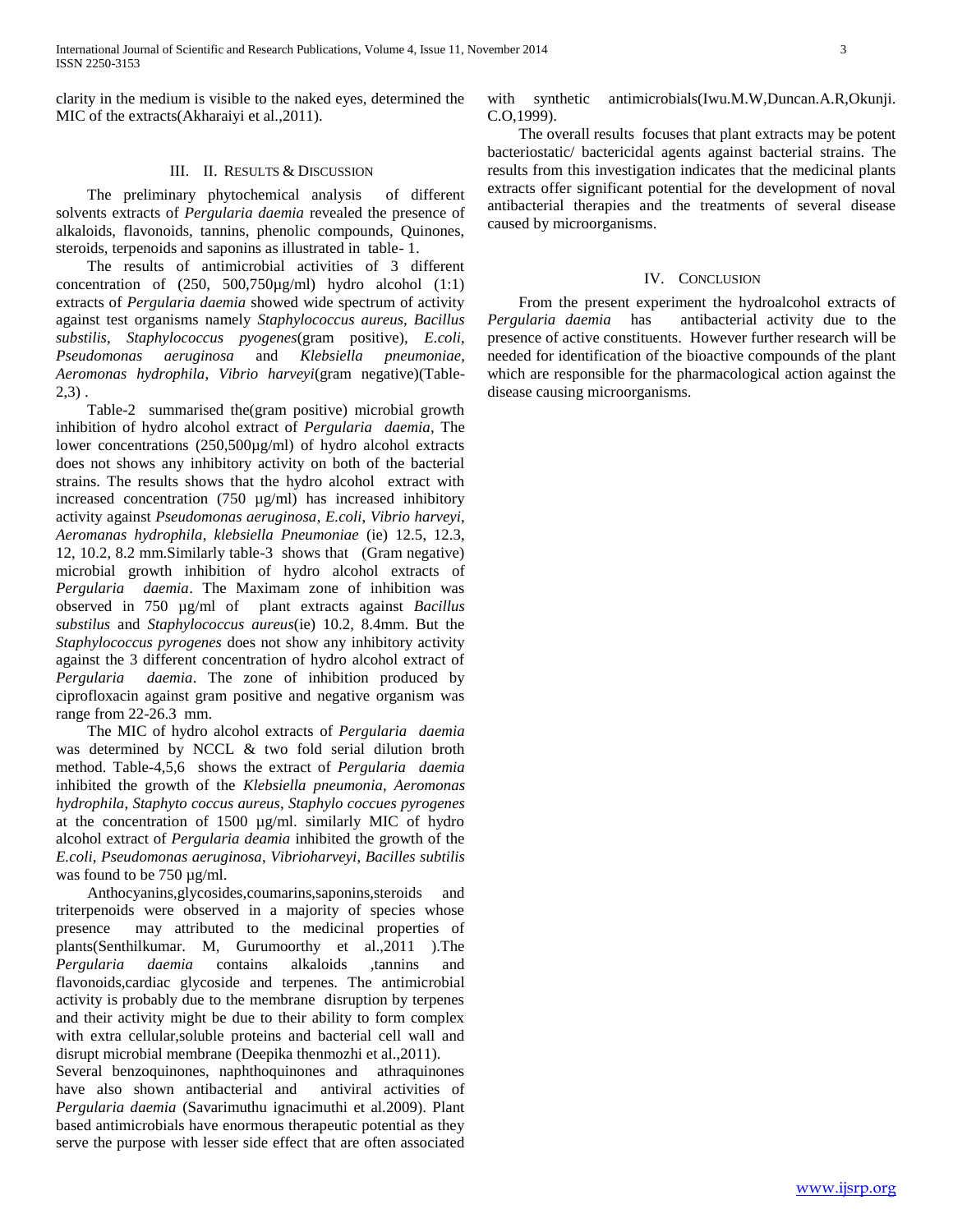| S.No | Phytochemicals    | <b>Aqueous</b><br>extract | Ethyl<br>acetate<br>extract | <b>Ethanol</b><br>extract | Hydro<br>alcohol<br>extract<br>(1:1) | <b>Methanol</b><br>extract | <b>Chloroform</b><br><b>Extract</b> | Petroleum<br>ether<br>extract |
|------|-------------------|---------------------------|-----------------------------|---------------------------|--------------------------------------|----------------------------|-------------------------------------|-------------------------------|
| 1.   | Tannins           | $++$                      | $+$                         | $+++$                     | $+++$                                | $^{+}$                     | $++$                                | $\overline{\phantom{a}}$      |
| 2.   | Saponins          | $\overline{\phantom{a}}$  | ۰                           | $++$                      | $++$                                 | $^{+}$                     | $++$                                | $\overline{\phantom{a}}$      |
| 3.   | Flavonoids        | $++$                      | -                           | $++$                      | $+++$                                | ۰                          |                                     | ۰                             |
| 4.   | Quinones          | $++$                      | -                           | $+++$                     | $+++$                                | $^{+}$                     |                                     | $+$                           |
| 5.   | Betacyanins       | $++$                      |                             | $++$                      | $++$                                 | $^{+}$                     | $+$                                 |                               |
| 6.   | Anthocyanins      | $\overline{\phantom{a}}$  | ۰                           | $\overline{\phantom{a}}$  | $\overline{\phantom{a}}$             | $\overline{\phantom{a}}$   |                                     | $\blacksquare$                |
| 7.   | Steroids          | $++$                      |                             | $+++$                     | $++$                                 | $^{+}$                     |                                     | $^{+}$                        |
| 8.   | Alkaloids         | ٠.                        | $^{+}$                      | $+$                       | $^{+}$                               | $^{+}$                     | $^{+}$                              | ۰                             |
| 9.   | Glycosides        | $\overline{\phantom{0}}$  | ۰                           | $+$                       | $+$                                  | $+$                        |                                     | ۰                             |
| 10.  | Terpenoids        | $+$                       | -                           | $++$                      | $++$                                 | $^{+}$                     |                                     | $+$                           |
| 11.  | Cardiacglycosides |                           |                             | ۰                         | ÷                                    |                            |                                     |                               |
| 12.  | Phenols           | $+$                       | $+$                         | $++$                      | $++$                                 | $+$                        |                                     |                               |
| 13.  | Coumarins         | $++$                      |                             | $++$                      | $+$                                  |                            |                                     |                               |

# **Table I. Phytochemical analysis**

**Where as**:**+++:Strongly present,++:Mildly present**

**,+ Present and – Absent.**

|  |  | Table II. Antibacterial activity (gram positive organisms) |
|--|--|------------------------------------------------------------|
|--|--|------------------------------------------------------------|

| S.NO             | Organisms               | <b>Zone of Inhibition(mm)</b>                 |            |            |                |
|------------------|-------------------------|-----------------------------------------------|------------|------------|----------------|
|                  |                         | <b>Hydroalcohol extracts</b><br>Ciprofloxacin |            |            |                |
|                  |                         | (standard)                                    | $250\mu g$ | $500\mu g$ | $750\mu g$     |
| 1.               | Staphylococcus aureus   | $23.4+0.4$                                    | NΑ         | <b>NA</b>  | $8.4 + 0.4$    |
| ۷.               | Bacillus subtilis       | $22 \pm 0.1$                                  | NA         | NA         | $10.2 \pm 0.3$ |
| $\bigcirc$<br>J. | Staphylococcus pyogenes | $25.3 \pm 0.3$                                | NΑ         | NA         | NA             |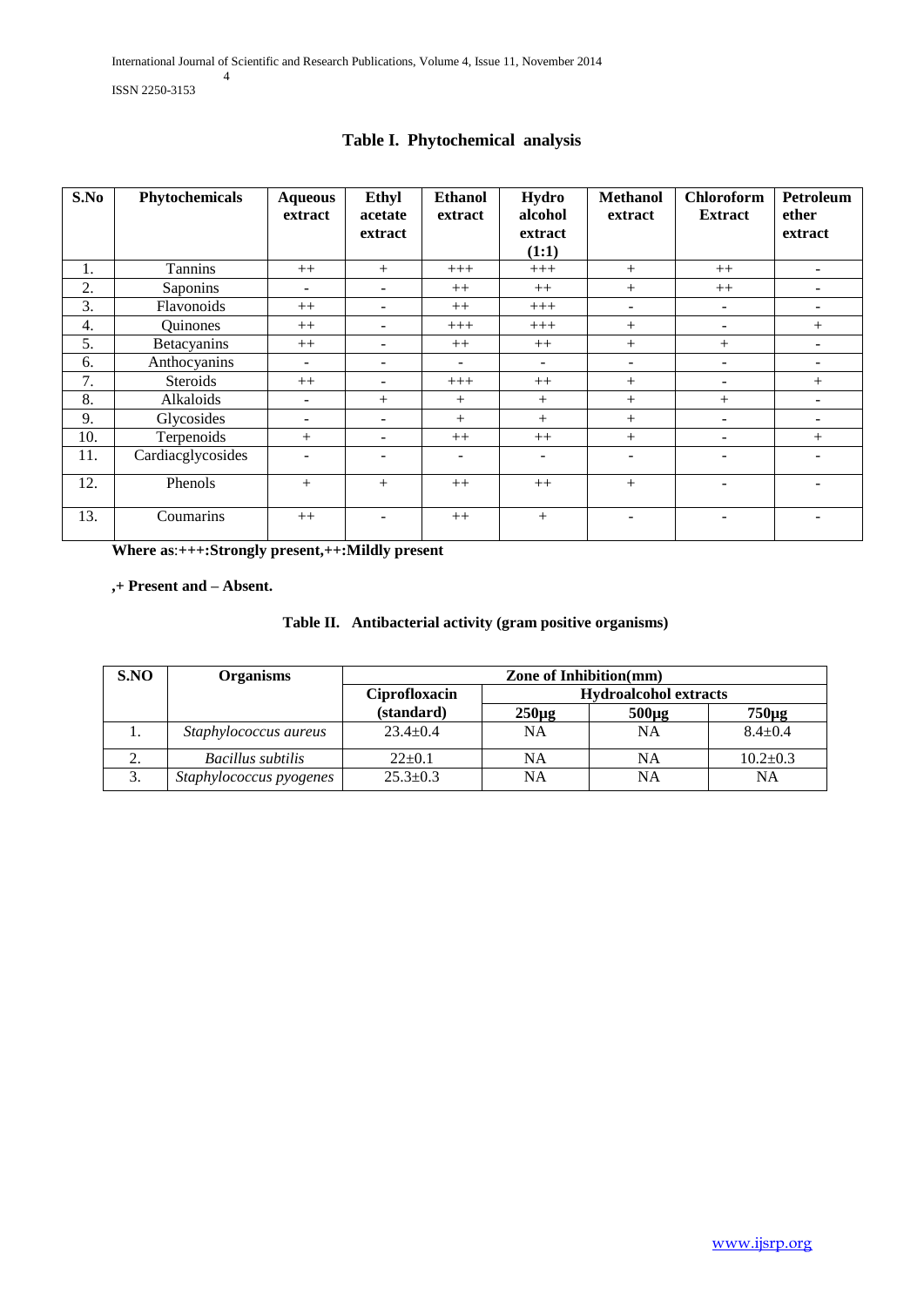**The values are expressed as mean± SD of three samples(n=3).** 

| S.NO | <b>Organisms</b>       | Zone of Inhibition(mm) |                              |            |                 |
|------|------------------------|------------------------|------------------------------|------------|-----------------|
|      |                        | Ciprofloxacin          | <b>Hydroalcohol extracts</b> |            |                 |
|      |                        | (standard)             | $250\mu g$                   | $500\mu g$ | $750\mu$ g      |
|      | Klebsiell pneumoniae   | $24+0.3$               | <b>NA</b>                    | <b>NA</b>  | $8.2 \pm 0.25$  |
|      | Aeromonashydrophila    | $25.2 \pm 0.25$        | <b>NA</b>                    | <b>NA</b>  | $10.2 \pm 0.25$ |
| 3.   | E.coli                 | $25.4 \pm 0.36$        | <b>NA</b>                    | <b>NA</b>  | $12.3 \pm 0.30$ |
| 4.   | Pseudomonas aeruginosa | 26.3 <sub>±</sub>      | NA                           | NA         | $12.5 \pm 0.25$ |
|      | Vibrio harveyi         | $24.1 \pm$             | NA                           | NA         | $12{\pm}0.20$   |

 **Table III. Antibacterial activity (gram negative organisms)** 

**The values are expressed as mean± SD of three samples(n=3).** 

|  |  | Table IV. Minimum Inhibitory Concentration(µg/ml) |
|--|--|---------------------------------------------------|
|--|--|---------------------------------------------------|

| <b>Concentration/Organisms</b> | Klebsiell pneumoniae | Aeromonashydrophila | E.coli          |
|--------------------------------|----------------------|---------------------|-----------------|
|                                |                      |                     |                 |
| $3000\mu g$                    | $0.52 \pm 0.02$      | $0.44 \pm 0.03$     | $0.54 \pm 0.04$ |
| $1500 \mu g$                   | $0.30 \pm 0.02$      | $0.31 \pm 1.4$      | $0.57 \pm 0.03$ |
| $750 \mu g$                    | $0.44 \pm 0.03$      | $1.4 \pm 0.25$      | $0.5 \pm 0.02$  |
| $500 \mu g$                    | $1.1 \pm 0.02$       | $1.24 \pm 0.03$     | $0.62 \pm 0.02$ |
| $250 \mu g$                    | $1.4 \pm 0.02$       | $1.28 \pm 0.03$     | $1.3 \pm 0.3$   |
| Negative control               | No growth            | No growth           | No growth       |
| Control                        | $1.2 \pm 0.21$       | $1.13 \pm 0.25$     | $1.4 \pm 0.3$   |

**The values are expressed as mean± SD of three samples(n=3)**

## **Table V. Minimum Inhibitory Concentration(µg/ml)**

| <b>Concentration/Organisms</b> | Pseudomonas aeruginosa | Vibrio harveyi  |
|--------------------------------|------------------------|-----------------|
| $3000\mu g$                    | $0.47 \pm 0.02$        | $0.45 \pm 0.02$ |
| $1500 \mu g$                   | $0.34 \pm 0.03$        | $0.33 \pm 0.03$ |
| $750 \mu g$                    | $0.27 \pm 0.02$        | $0.25 \pm 0.02$ |
| $500 \mu g$                    | $0.57 \pm 0.02$        | $1.3 \pm 0.25$  |
| $250 \mu g$                    | $0.76 \pm 0.01$        | $1.4 \pm 0.25$  |
| Negative control               | No growth              | No growth       |
| Control                        | $1.7 \pm 0.5$          | $1.2 \pm 0.1$   |

**The values are expressed as mean± SD of three samples(n=3).**

## **Table IV. Minimum Inhibitory Concentration(µg/ml)**

| <b>Concentration/Organisms</b> | Staphylococcus aureus | <b>Bacillus subtilis</b> | <b>Staphylococcus</b> |
|--------------------------------|-----------------------|--------------------------|-----------------------|
|                                |                       |                          | pyogenes              |
| $3000\mu$ g                    | $0.45 \pm 0.01$       | $0.47 \pm 0.03$          | $0.44 \pm 0.03$       |
| $1500 \mu g$                   | $0.33 \pm 0.03$       | $0.26 \pm 0.03$          | $0.33 \pm 0.03$       |
| 750 µg                         | $0.84 \pm 0.04$       | $0.24 \pm 0.03$          | $0.74 \pm 0.02$       |
| $500 \mu g$                    | $0.96 \pm 0.02$       | $0.25 \pm 0.03$          | $1.1 \pm 0.02$        |
| $250 \mu g$                    | $0.97 \pm 0.01$       | $0.57 \pm 0.02$          | $1.3 \pm 0.25$        |
| Negative control               | No growth             | No growth                | No growth             |
| Control                        | $0.86 \pm 0.02$       | $0.88 \pm 0.01$          | $1.5 \pm 0.2$         |

**The values are expressed as mean± SD of three samples(n=3).**